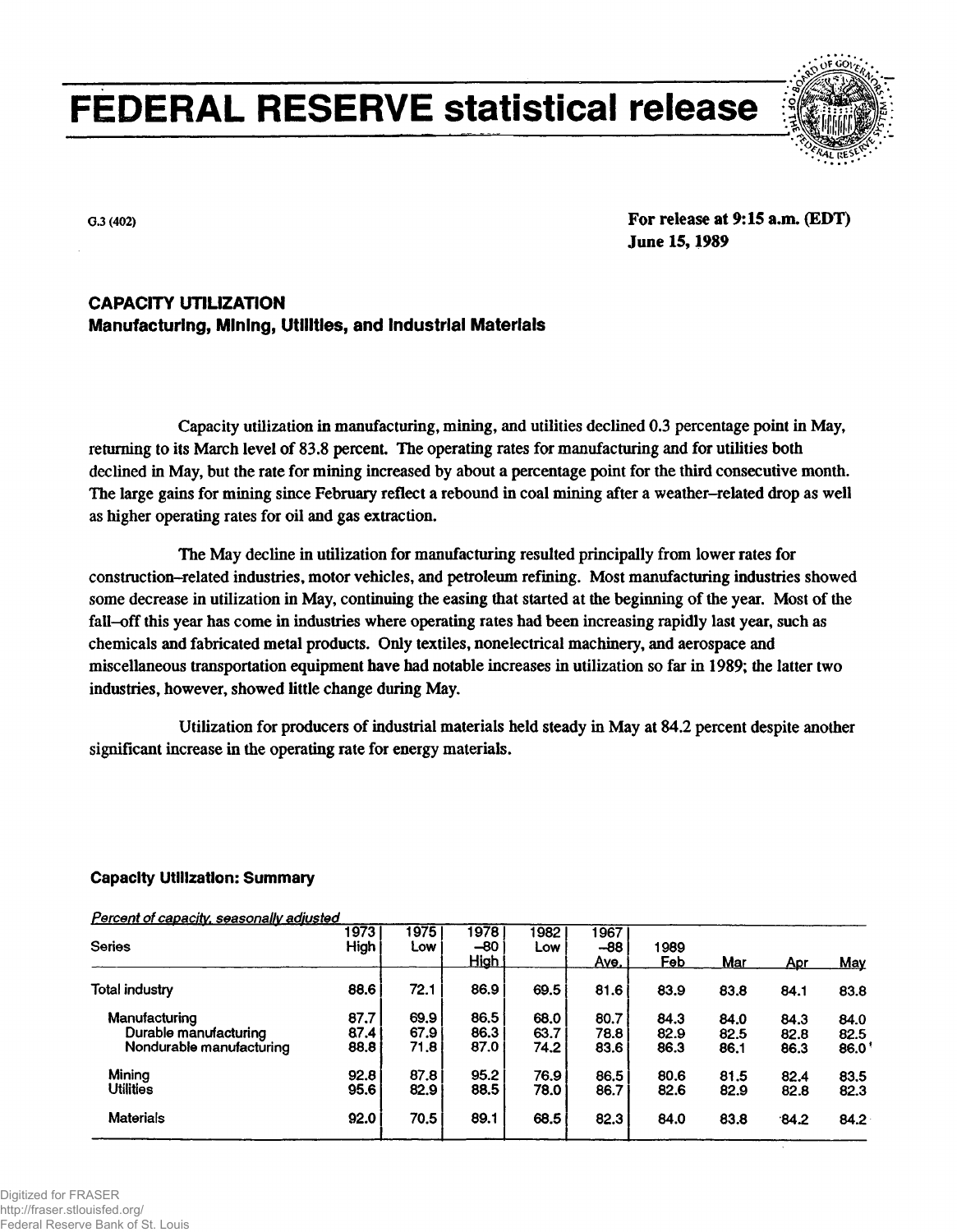## CAPACITY UTILIZATION

**MAY DATA**

**SEASONALLY ADJUSTED, PERCENT**



Digitized for FRASER http://fraser.stlouisfed.org/ Federal Reserve Bank of St. Louis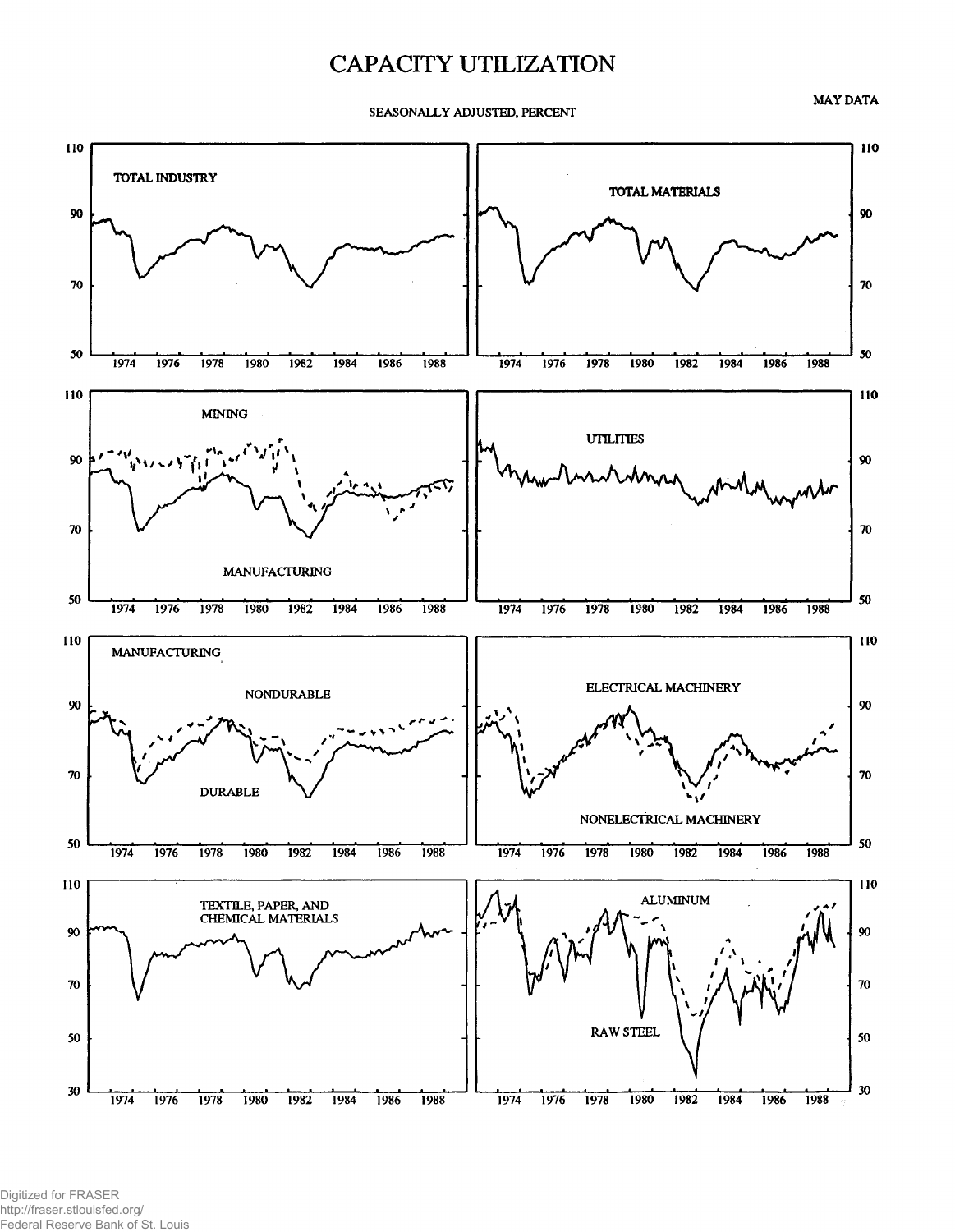#### **MANUFACTURING, MINING AND UTILITIES**

**Table 1**

#### **Capacity Utilization**

**Monthly, seasonally adjusted, percent of capacity**

|                                                    | 1973         | 1975         | 1978         | 1982         | 1967         | 1988         |              |              |              |              |              |              |              |              |              |
|----------------------------------------------------|--------------|--------------|--------------|--------------|--------------|--------------|--------------|--------------|--------------|--------------|--------------|--------------|--------------|--------------|--------------|
| Series                                             | High         | Low          | $-80$        | Low          | -88          | May          | 1988         |              |              |              | 1989         |              |              |              |              |
|                                                    |              |              | High         |              | Ave.         |              | Sep          | Oct          | Nov          | Dec          | Jan          | Feb          | Mar          | Aor          | <u>May</u>   |
| Totai industry                                     | 88.6         | 72.1         | 86.9         | 69.5         | 81.6         | 82.9         | 83.7         | 84.0         | 84.1         | 84.3         | 84.3         | 83.9         | 83.8         | 84.1         | 83.8         |
|                                                    |              |              |              |              |              |              |              |              |              |              |              |              |              |              |              |
| Manufacturing                                      | 87.7         | 69.9         | 86.5         | 68.0         | 80.7         | 83.3         | 84.0         | 84.3         | 84.4         | 84.4         | 84.7         | 84.3         | 84.0         | 84.3         | 84.0         |
| <b>Primary processing</b><br>Advanced processing   | 91.9<br>86.0 | 68.3<br>71.1 | 89.1<br>85.1 | 65,0<br>69.5 | 82.0<br>80.2 | 87.0<br>81.7 | 87.2<br>82.4 | 87.9<br>82.6 | 88.1<br>82.6 | 87.9<br>82.8 | 88.4<br>83.1 | 87.0<br>83.0 | 86.3<br>82.8 | 86.6<br>83.2 | 86.3<br>83.0 |
| Durable manufacturing<br>Stone, clay & glass prod. | 87.4<br>89.3 | 67.9<br>67.1 | 86.3<br>86.6 | 63.7<br>62.9 | 78.8<br>78.5 | 81.8<br>81.8 | 82.5<br>82.2 | 82.8<br>82.6 | 83.0<br>83.5 | 83.1<br>83.6 | 83.2<br>84.5 | 82.9<br>83.6 | 82.5<br>83.4 | 82.8<br>83.0 | 82.5         |
| Primary metals                                     | 101.9        | 67.0         | 97.1         | 45.8         | 79.9         | 87.5         | 90.9         | 91.9         | 90.4         | 87.6         | 90.6         | 88.4         | 85.6         | 86.3         | 86.2         |
| iron and steel                                     | 105.8        | 66.6         | $1'$ ).3     | 37.6         | 79.0         | 88.0         | 90.9         | 92.8         | 90.2         | 86.5         | 91.6         | 87.9         | 84.1         | 85.6         |              |
| Nonferrous metals                                  | 95.6         | 62.1         | 91.1         | 60.8         | 81.5         | 86.8         | 90.9         | 90.7         | 90.7         | 89.1         | 89.3         | 89.0         | 87.5         | 87.3         |              |
| <b>Fabricated metal products</b>                   | 85.0         | 64.7         | 87.4         | 61.3         | 78.0         | 82.9         | 84.1         | 83.7         | 84.8         | 84.9         | 84.3         | 84.1         | 83.5         | 83.1         | 83.1         |
| Nonelectrical machinery                            | 89.0         | 68.2         | 86.0         | 62.9         | 78.2         | 81.4         | 82.8         | 82.2         | 82.8         | 83.7         | 83.9         | 84.7         | 85.1         | 85.5         | 85.6         |
| <b>Electrical machinery</b>                        | 85.7         | 63.7         | 89,9         | 66.9         | 78.1         | 77.4         | 78.1         | 78.5         | 78.0         | 77.3         | 77.3         | 77.5         | 77.2         | 77.7         | 77.4         |
| Motor vehicles and parts                           | 97.1         | 52.7         | 93.3         | 47.0         | 78.2         | 83.8         | 82.6         | 84.7         | 85.5         | 87.2         | 86.6         | 85.4         | 83.2         | 84.7         | 82.8         |
| Autos                                              |              |              | 93.3         | 36.6         |              | 75.3         | 74.2         | 77.0         | 76.7         | 79.8         | 75.7         | 72.9         | 72.2         | 75.2         | 73.1         |
| Aerosp. & misc. transp. eq.                        | 77.0         | 69.6         | 87.1         | 70.7         | 78.1         | 86.4         | 85.9         | 86.2         | 85.6         | 85.6         | 85.7         | 86.2         | 86.1         | 86.8         | 86.7         |
| Instruments                                        | 89.2         | 74.9         | 88.9         | 77.8         | 82.9         | 80.3         | 82.8         | 83.6         | 83.6         | 82.7         | 83.4         | 83.2         | 82.7         | 83.1         | 83.3         |
| Other durables                                     | 87.7         | 69.0         | 81.0         | 69.1         | 81.6         | 82.2         | 80.7         | 81.2         | 81.7         | 82.4         | 81.7         | 79.4         | 79.6         | 79.6         | 79.0         |
| Nondurable manufacturing                           | 88.8         | 71.8         | 87.0         | 74.2         | 83.6         | 85.4         | 86.2         | 86.4         | 86.4         | 86.3         | 86.8         | 86.3         | 86.1         | 86.3         | 86.0         |
| Foods                                              | 85.8         | 77.6         | 85.1         | 76.5         | 82.1         | 79.7         | 80.1         | 80.4         | 81.1         | 81.0         | 81.2         | 80.8         | 80.2         | 80.4         |              |
| Textile mill products                              | 92.1         | 58.9         | 88.3         | 70.6         | 85.2         | 88.9         | 88.8         | 89.1         | 88.9         | 89.1         | 90.7         | 89.9         | 90.4         | 91.2         |              |
| Paper and products                                 | 95.6         | 67.7         | 92.7         | 80.2         | 88.8         | 94.8         | 94.5         | 94.7         | 93.7         | 94.1         | 95.1         | 93.5         | 93.2         | 94.1         |              |
| <b>Chemicals and products</b>                      | 88.6         | 69.2         | 82.9         | 67.6         | 79.3         | 86.1         | 88.7         | 89.0         | 89.1         | 89.2         | 89.3         | 88.7         | 88.6         | 88.3         |              |
| Petroleum products                                 | 99.6         | 83.7         | 91.7         | 68.8         | 86.9         | 85.5         | 83.9         | 86.1         | 84.9         | 87.5         | 87.5         | 85.9         | 86.6         | 87.1         | 85.3         |
| Rubber & plastics prod.                            | 97.5         | 59.5         | 89.4         | 71.2         | 85.0         | 88.1         | 87.3         | 87.7         | 87.6         | 87.2         | 86.0         | $85.2*$      | 84.5         | 84.4         |              |
| Other nondurables                                  | 86.4         | 72.3         | 92.4         | 78.9         | 86.0         | 85.4         | 86.3         | 86.0         | 85.7         | 85.1         | 86.5         | 86.6         | 86.8         | 87.1         | 86.8         |
| Minina                                             | 92.8         | 87.8         | 95.2         | 76.9         | 86.5         | 80.8         | 82.3         | 81.9         | 83.3         | 83.6         | 82.2         | 80.6         | 81.5         | 82.4         | 83.5         |
| <b>Utilities</b>                                   | 95.6         | 82.9         | 88.5         | 78.0         | 86.7         | 79.7         | 80.4         | 81.0         | 80.8         | 82.0         | 80.9         | 82.6         | 82.9         | 82.8         | 82.3         |
| <b>Electric utilities</b>                          | 98.7         | 83.0         | 87.6         | 78.2         | 87.9         | 83.5         | 84.6         | 84.9         | 84.0         | 84.7         | 83.4         | 86.0         | 86.3         | 86.2         | 85.7         |
|                                                    |              |              |              |              |              |              |              |              |              |              |              |              |              |              |              |

**Table 2**

#### **Output, Capacity, and Capacity Utilization**

**Quarterly, seasonally adjusted**

|                                                                                                                                                                                                                                                                                             | Output                                                                                       |                                                                                                        |                                                                                                        |                                                                                                        |                                                                                                        |                                                                                                         |                                                                                                         | Capacity                                                                                                |                                                                                                         | <b>Utilization</b>                                                                                      |                                                                                              |                                                                                              |                                                                                              |                                                                                              |                                                                                              |
|---------------------------------------------------------------------------------------------------------------------------------------------------------------------------------------------------------------------------------------------------------------------------------------------|----------------------------------------------------------------------------------------------|--------------------------------------------------------------------------------------------------------|--------------------------------------------------------------------------------------------------------|--------------------------------------------------------------------------------------------------------|--------------------------------------------------------------------------------------------------------|---------------------------------------------------------------------------------------------------------|---------------------------------------------------------------------------------------------------------|---------------------------------------------------------------------------------------------------------|---------------------------------------------------------------------------------------------------------|---------------------------------------------------------------------------------------------------------|----------------------------------------------------------------------------------------------|----------------------------------------------------------------------------------------------|----------------------------------------------------------------------------------------------|----------------------------------------------------------------------------------------------|----------------------------------------------------------------------------------------------|
| Series                                                                                                                                                                                                                                                                                      | 1988                                                                                         |                                                                                                        |                                                                                                        |                                                                                                        | 1989                                                                                                   | 1988                                                                                                    |                                                                                                         |                                                                                                         |                                                                                                         | 1989                                                                                                    | 1988                                                                                         |                                                                                              |                                                                                              |                                                                                              | 1989                                                                                         |
|                                                                                                                                                                                                                                                                                             | QI                                                                                           | QII                                                                                                    | QIII                                                                                                   | QIV                                                                                                    | QI                                                                                                     | QI                                                                                                      | QII                                                                                                     | QIII                                                                                                    | QIV                                                                                                     | ΟI                                                                                                      | QI                                                                                           | QII                                                                                          | QIII                                                                                         | QIV                                                                                          | Ql                                                                                           |
| Total industry                                                                                                                                                                                                                                                                              | 134.5                                                                                        | 136.0                                                                                                  | 138.4                                                                                                  | 139.9                                                                                                  | 140.6                                                                                                  | 163.1                                                                                                   | 164.2                                                                                                   | 165.2                                                                                                   | 166.3                                                                                                   | 167.5                                                                                                   | 82.4                                                                                         | 82.8                                                                                         | 83.8                                                                                         | 84.1                                                                                         | 84.0                                                                                         |
| Manufacturing                                                                                                                                                                                                                                                                               | 139.6                                                                                        | 141.5                                                                                                  | 144.0                                                                                                  | 145.8                                                                                                  | 146.9                                                                                                  | 168.9                                                                                                   | 170.2                                                                                                   | 171.5                                                                                                   | 172.8                                                                                                   | 174.3                                                                                                   | 82.7                                                                                         | 83.2                                                                                         | 84.0                                                                                         | 84.4                                                                                         | 84.3                                                                                         |
| Primary processing<br>Advanced processing                                                                                                                                                                                                                                                   | 123.0<br>149.7                                                                               | 123.9<br>152.3                                                                                         | 125.9<br>154.9                                                                                         | 127.7<br>156.7                                                                                         | 127.8<br>158.5                                                                                         | 141.6<br>185.4                                                                                          | 142.7<br>186.7                                                                                          | 143.9<br>188.1                                                                                          | 145.2<br>189.5                                                                                          | 146.5<br>191.0                                                                                          | 86.9<br>80.7                                                                                 | 86.8<br>81.5                                                                                 | 87.5<br>82.4                                                                                 | 87.9<br>82.7                                                                                 | 87.2<br>83.0                                                                                 |
| Durable manufacturing<br>Stone, clay & glass prod.<br>Primary metals<br>Iron and steel<br>Nonferrous metals<br><b>Fabricated metal products</b><br>Nonelectrical machinery<br>Electrical machinery<br>Motor vehicles and parts<br>Autos<br>Aerosp. & misc. transp. eq. 153.9<br>Instruments | 138.4<br>121.5<br>86.0<br>76.5<br>104.1<br>117.8<br>163.7<br>177.2<br>110.6<br>92.6<br>149.0 | 141.0<br>122.1<br>87.3<br>75.8<br>109.1<br>119.7<br>169.6<br>179.1<br>117.9<br>109.9<br>151.5<br>151.6 | 143.3<br>122.5<br>91.8<br>80.2<br>113.7<br>122.1<br>174.0<br>181.8<br>117.5<br>108.2<br>152.0<br>157.0 | 145.2<br>124.4<br>92.3<br>80.5<br>114.5<br>124.1<br>175.7<br>182.0<br>123.4<br>116.9<br>152.3<br>159.8 | 145.9<br>125.7<br>90.9<br>79.1<br>113.2<br>124.3<br>180.6<br>181.4<br>122.9<br>110.6<br>153.6<br>161.1 | 172.0<br>147.9<br>101.6<br>89.2<br>125.1<br>143.8<br>208.0<br>230.5<br>142.3<br>149.8<br>174.2<br>186.6 | 173.0<br>148.4<br>102.0<br>89.3<br>125.8<br>144.6<br>209.3<br>231.5<br>142.8<br>149.9<br>175.3<br>188.3 | 174.0<br>148.9<br>102.3<br>89.5<br>126.4<br>145.7<br>210.6<br>232.5<br>143.3<br>150.1<br>176.4<br>190.1 | 175.0<br>149.4<br>102.6<br>89.6<br>127.1<br>146.9<br>211.9<br>233.5<br>143.8<br>150.2<br>177.5<br>191.8 | 176.1<br>150.0<br>103.1<br>90.0<br>127.7<br>148.0<br>213.5<br>234.5<br>144.4<br>150.2<br>178.6<br>193.9 | 80.4<br>82.1<br>84.7<br>85.8<br>83.2<br>81.9<br>78.7<br>76.9<br>77.8<br>61.8<br>88.3<br>79.9 | 81.5<br>82.2<br>85.7<br>84.8<br>86.8<br>82.7<br>81.0<br>77.4<br>82.5<br>73.3<br>86.4<br>80.5 | 82.4<br>82.2<br>89.7<br>89.6<br>89.9<br>83.9<br>82.6<br>78.2<br>82.0<br>72.1<br>86.2<br>82.6 | 82.9<br>83.2<br>90.0<br>89.8<br>90.1<br>84.5<br>82.9<br>78.0<br>85.8<br>77.8<br>85.8<br>83.3 | 82.8<br>83.8<br>88.2<br>87.9<br>88.6<br>84.0<br>84.6<br>77.3<br>85.1<br>73.6<br>86.0<br>83.1 |
| Other durables<br>Nondurable manufacturing                                                                                                                                                                                                                                                  | 137.8<br>141.4                                                                               | 138.1<br>142.3                                                                                         | 137.6<br>145.0                                                                                         | 139.9<br>146.7                                                                                         | 138.3<br>148.3                                                                                         | 167.3<br>164.6                                                                                          | 168.6<br>166.3                                                                                          | 169.9<br>168.0                                                                                          | 171.2<br>169.8                                                                                          | 172.5<br>171.6                                                                                          | 82.3<br>85.9                                                                                 | 81.9<br>85.6                                                                                 | 81.0<br>86.3                                                                                 | 81.7<br>86.4                                                                                 | 80.2<br>86.4                                                                                 |
| Foods<br>Textile mill products<br>Paper and products<br>Chemicals and products<br>Petroleum products<br>Rubber & plastics prod.<br>Other nondurables                                                                                                                                        | 141.4<br>116.2<br>149.0<br>146.6<br>96.9<br>171.7<br>143.0                                   | 140.9<br>115.4<br>149.1<br>149.5<br>95.9<br>173.4<br>144.5                                             | 143.3<br>116.6<br>151.4<br>154.5<br>94.9<br>175.3<br>147.2                                             | 145.2<br>117.4<br>151.4<br>157.4<br>96.4<br>177.3<br>148.3                                             | 146.1<br>119.9<br>152.4<br>158.9<br>97.1<br>175.1<br>152.1                                             | 175.4<br>127.5<br>156.2<br>171.7<br>111.1<br>193.9<br>166.2                                             | 176.8<br>128.9<br>157.7<br>173.2<br>711.4<br>196.8<br>168.6                                             | 178.2<br>130.4<br>159.2<br>174.9<br>111.6<br>199.7<br>170.9                                             | 179.6<br>131.8<br>160.7<br>176.7<br>111.9<br>202.6<br>$_{2}173.3$                                       | 181.0<br>132.7<br>162.3<br>178.8<br>112.1<br>205.5<br>175.7                                             | 80.6<br>91.1<br>95.4<br>85.3<br>87.2<br>88.5<br>86.1                                         | 79.7<br>89.5<br>94.5<br>86.3<br>86.1<br>88.1<br>85.7                                         | 80.4<br>89.4<br>95.1<br>88.5<br>85.0<br>87.8<br>86.1                                         | 80.8<br>89.1<br>94.2<br>89.1<br>86.2<br>87.5<br>85.6                                         | 80.7<br>90.3<br>93.9<br>88.9<br>86.6<br>85.2<br>86.6                                         |
| Mining                                                                                                                                                                                                                                                                                      | 102.5                                                                                        | 103.4                                                                                                  | 103.9                                                                                                  | 104.2                                                                                                  | 101.9                                                                                                  | 127.7                                                                                                   | 127.0                                                                                                   | 126.3                                                                                                   | 125.7                                                                                                   | 125.1                                                                                                   | 80.3                                                                                         | 81.5                                                                                         | 82.3                                                                                         | 82.9                                                                                         | 81.5                                                                                         |
| <b>Utilities</b><br><b>Electric utilities</b>                                                                                                                                                                                                                                               | 114.7<br>130.0                                                                               | 111.9<br>129.8                                                                                         | 115.1<br>135.2                                                                                         | 114.3<br>132.4                                                                                         | 115.8<br>134.2                                                                                         | 139.8<br>154.8                                                                                          | 140.1<br>155.4                                                                                          | 140.4<br>156.1                                                                                          | 140.7<br>156.7                                                                                          | 141.0<br>157.4                                                                                          | 82.0<br>84.0                                                                                 | 79.9<br>83.5                                                                                 | 81.9<br>86.6                                                                                 | 81.3<br>84.5                                                                                 | 82.1<br>85.2                                                                                 |

**Note.** Data for output arc percentages of 1977 output as shown in the Federal Reserve's seasonally adjusted indexes of industrial production. Capacity is also expressed as a percentage of 1977 actual output. Capacity utilization percentages are calculated as ratios of production to capacity.